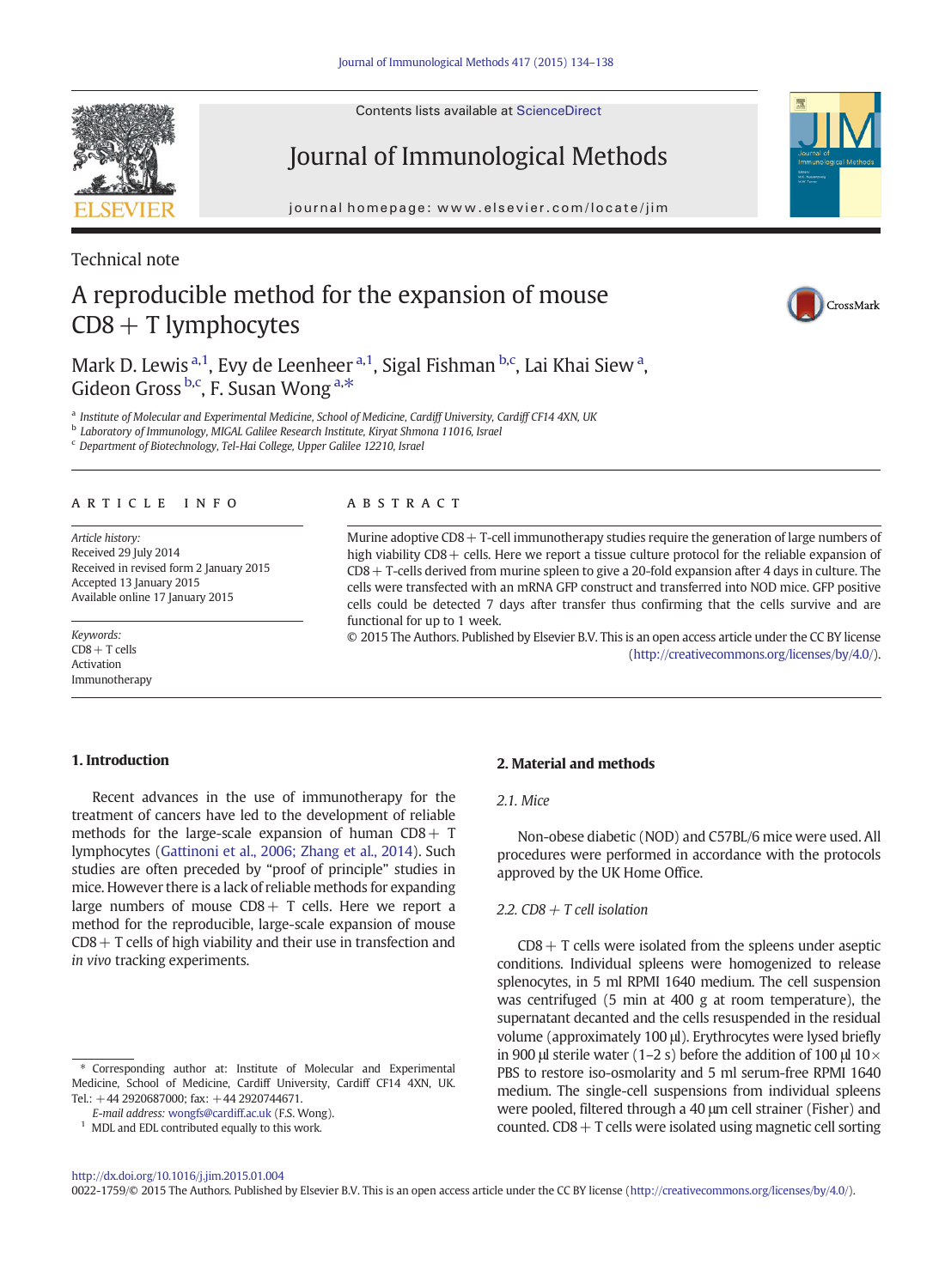<span id="page-1-0"></span>by negative selection ( $CD8a<sup>+</sup>$  T Cell Isolation Kit II, Miltenyi) according to the manufacturer's instructions. Cell samples were taken prior and post-magnetic selection followed by staining with a fixable viability dye (eFluor 506, eBiosciences), anti-CD8- APC (clone 53-6.7, BioLegend), anti-CD4-FITC (clone GK1.5, BD Pharmingen), and anti-CD19-PerCPCy5.5 (clone 1D3, BD Pharmingen) to check sample purity.

# 2.3. Cell culture

T cells were initially plated into 6-well plates (Nunc, Thermo Fisher Scientific) coated with anti-CD3 (clone 2C11, Bio X Cell) and anti-CD28 (clone 37.51, Bio X Cell). The plates were coated with 0.5 μg/ml anti-CD3 and 5 μg/ml anti-CD28 in PBS (5 ml/ well) overnight at 4 °C and washed twice with PBS prior to plating cells. The CD8 + T cells were plated (day 0) at  $5 \times 10^6$  per well in RPMI medium (PAA Laboratories) containing 10% heatinactivated fetal bovine serum (Sigma) and supplemented to a final concentration with L-glutamine (2 mM), penicillin (50 U/ ml), streptomycin (50 μg/ml), 2-mercaptoethanol (50 μM), 1% ITS: insulin (1.7 μM), transferrin (68.8 μM) and sodium selenite (3.9 nM), all from Life Technologies. The cells were cultured for 24 h (37 °C, 5% CO<sub>2</sub> day 1), after which IL-7 (recombinant mouse, R & D Systems) and IL-2 (EL-4 culture supernatant, [Wong](#page-4-0) [et al., 1996](#page-4-0)) were added to final concentrations of 0.5 ng/ml and 30 U/ml respectively. The cells were then cultured for a further 24 h (day 2). At this point, the cells were harvested from the wells by resuspending them in the medium using a plastic Pasteur pipette and subcultured by plating at 1  $\times$  10 $^{6}$ /well into a 6-well plate, fresh medium containing all supplements including IL-7 and IL-2 being added to a final volume of 5 ml/well. The cells were cultured for a further 24 h (day 3), harvested and re-plated at 1  $\times$  10<sup>6</sup>/well as for day 2 and cultured for a further 24 h. Cells were harvested on day 4 for transfection.

#### 2.4. Transfection and cell transfer

A GFP construct (GFP in pGEM4Z/GFP/A64 vector; [Boczkowski et al., 2000](#page-3-0)) was used as template DNA for in vitro transcription of RNA. mRNA was synthesized from this DNA template with a T7 mScript Standard mRNA Production System (CellScript, Madison, WI, USA; [Perez et al.,](#page-3-0) [2014\)](#page-3-0).  $CD8 + T$  cells were harvested, pooled and pelleted by centrifugation (400 g for 5 min). The cells were then washed twice with 20 ml Opti-MEM (Life Technologies) by resuspension and centrifugation, before being resuspended in cold Opti-MEM at 10  $\times$  10<sup>6</sup>/200  $\mu$ l and kept on ice. The cells (10  $\times$  10<sup>6</sup>) were transfected with 5 μg GFP mRNA, by electroporation (BTX Harvard Apparatus ECM830) at 300 V for 1 ms in a precooled 2 mm cuvette (BTX). After transfection, the cells were added to complete medium containing IL2 and IL7 ( $\leq$   $2 \times 10^6$  cells/ml) and rested for 3 h at room temperature with periodic mixing to prevent the cells from pelleting. The cells were washed twice in PBS and resuspended at  $5 \times 10^7$  cells/ml in normal saline. As a control,  $CD8 + T$  cells were subjected to the electroporation procedure but with no added mRNA (mock transfection). Transfected cells (GFP and mock transfected) were adoptively transferred into 6-week old NOD mice recipients by injection into the tail vein ( $10 \times 10^6$  cells per mouse). Lymphoid tissues (spleen and pancreatic lymph nodes) were harvested after 1, 3 and 7 days. GFP positive cells were identified by flow cytometry.

#### 2.5. Flow cytometry

Cells ( $1 \times 10^6$  per tube) were stained with anti-CD8-PECy7 (clone YTS156.7.7, BioLegend), and with a viability dye (eFluor 506, eBioscience) for studies testing GFP expression. Cells ( $1 \times 10^6$ ) were stained for cell surface antigens using the following antibody panels: panel 1, anti-CD8-APC (clone 53-6.7, BioLegend), anti-CD103-FITC (clone 2E7, eBioscience), anti-LFA-1/CD11a-PE-Cy7 (clone M17/4, eBioscience), anti-CD25-PE (clone PC61, BioLegend) and with a viability dye (eFluor 780, eBioscience); panel 2, anti-CD8-FITC (clone 53-6.7, BD Bioscience), anti-CTLA-4-Brilliant Violet 421 (clone UC10-4B9, BioLegend), anti-CD127/IL-7Rα-PE (clone SB/199, BD Bioscience), anti-KLRG1-APC (clone 2F1/KLRG1, BioLegend), anti-CD69-PECy7 (clone H1.2F3, BioLegend) and with a viability dye (eFluor 780, eBioscience); and panel 3, anti-CD8-APC (clone 53-6.7 BioLegend) and anti-CD215/IL-15Rα-PE (clone DNT15Ra, eBioscience). Samples for intracellular cytokine staining were treated with monensin (2 μM), PMA (80 nM) and ionomycin (0.8  $\mu$ M) for 3 h prior to staining. Cells (1  $\times$  10<sup>6</sup> per tube) were first stained with anti-CD8-FITC (clone 53-6.7, BD Bioscience) and a viability dye (eFluor 506, eBioscience). Following surface marker staining cells were fixed and permeabilized (BD Bioscience, CytoFix/CytoPerm Buffer) and then stained with anti-IL-10- PerCP Cy5.5 (clone JESS-16E3, eBioscience), anti-interferon gamma-APC (clone XMG1.2, BD Bioscience) and anti-TNFα-PE (clone MP6-XT22, BD Bioscience). Samples were run on a FacsCanto II (BD) flow cytometer and data were analyzed using FlowJo software (Tree Star). Isotype controls were run for intracellular cytokine staining.

#### 3. Results

Negative selection of  $CD8 +$  cells gave a  $91\%$  pure population of  $CD8 +$  cells (89%–95.6%,  $n = 5$ ) with  $CD4$ contamination of 0.21% (0.1%–0.49%,  $n = 5$ ), B cell contamination of 1.58% (0.38%–3%,  $n = 5$ ) and very high viability (>99%).

#### Table 1

Expansion of  $CD8 + T$  cells in RPMI 1640 medium with different supplements.

| Results were compared by analysis of variance (ANOVA) with subsequent comparisons by Student–Newman–Keuls Multiple comparison test. |  |  |  |  |  |
|-------------------------------------------------------------------------------------------------------------------------------------|--|--|--|--|--|
|                                                                                                                                     |  |  |  |  |  |

| Medium                | Fold expansion after 4 days<br>$(\text{mean } n = 4)$ | Standard error | Significance compared to RPMI<br>$+5\%$ FCS | Viability of cells after<br>expansion |
|-----------------------|-------------------------------------------------------|----------------|---------------------------------------------|---------------------------------------|
| $RPMI + 5% FCS$       | 5.1                                                   | 0.95           | <b>NA</b>                                   | 83.5%                                 |
| $RPMI + 5% FCS + ITS$ | 16.7                                                  | 3.8            | p < 0.01                                    | 94.8%                                 |
| RPMI 10% FCS          | 13                                                    | 1.5            | p < 0.05                                    | 91.8%                                 |
| RPMI 10% FCS $+$ ITS  | 20                                                    | 1.2            | p < 0.01                                    | 94.7%                                 |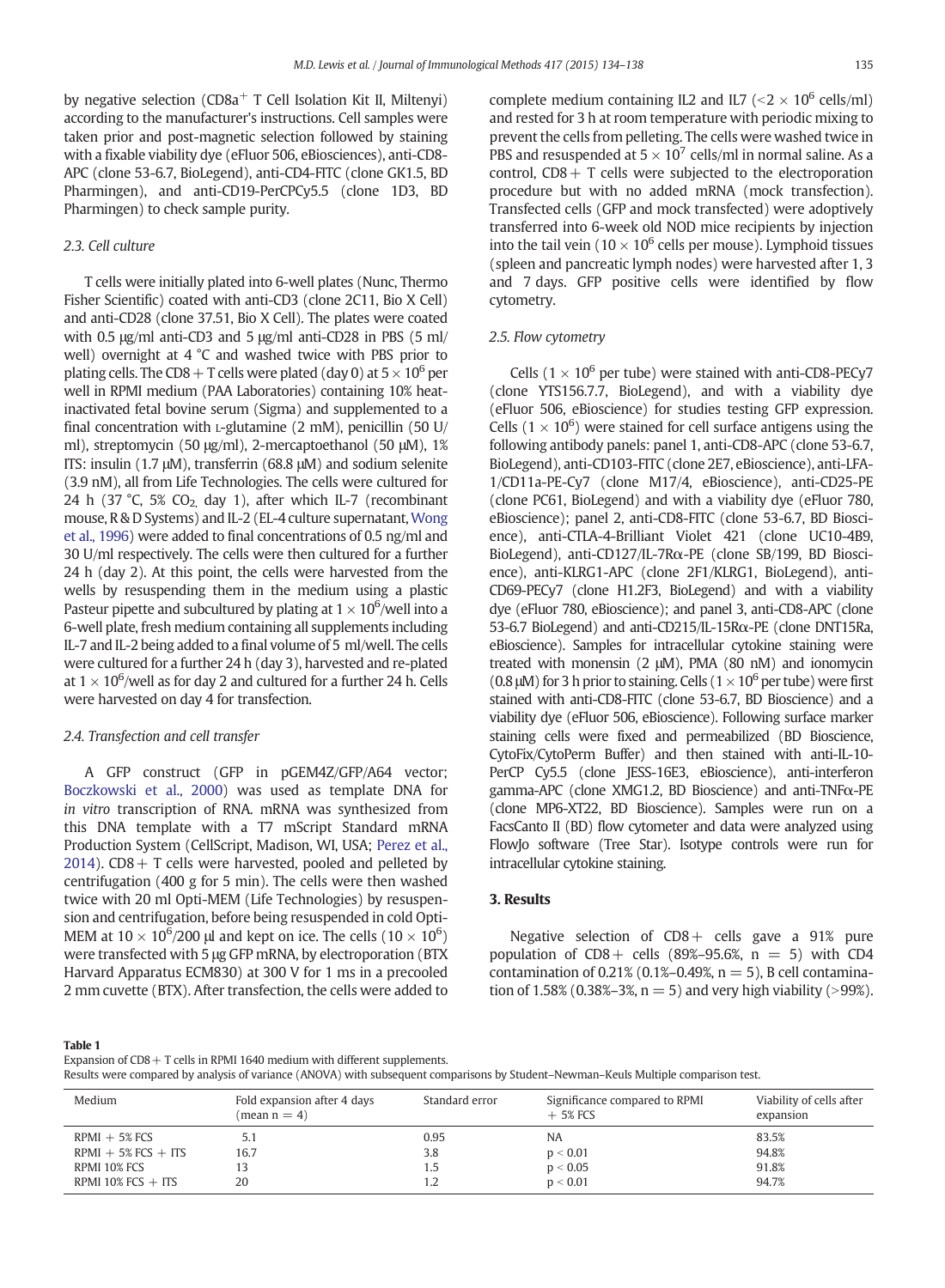<span id="page-2-0"></span>

Fig. 1.  $CD8 + T$  cell expansion with different growth media supplements. Growth rates of  $CD8 + T$  cells in RPMI medium with either 5 or 10% FCS and ITS (+). Cell expansion is defined as fold change with respect to day 0, where day 0 is defined as 1. The timings of the addition of cytokines and sub-culture are also indicated. The results are the mean of 4 separate experiments  $\pm$  SE.

Expansion of negatively selected NOD CD8  $+$  T cells using the protocol described above was improved by increasing the FCS concentration from 5% to 10% and improved further by supplementing the medium with ITS. These comparisons are shown in [Table 1](#page-1-0) and Fig. 1.

The combination of increasing the FCS to 10% and including ITS in the medium significantly increased the expansion compared to RPMI 5% without ITS (20 fold CD8+ T cell expansion  $\pm$  1.2 compared to 5.1 fold CD8 + T cell expansion  $\pm$ 0.95,  $p < 0.01$ ,  $n = 4$ ). The addition of ITS to RPMI 5% increased expansion (16.7  $\pm$  3.8, p < 0.01), as did increasing the FCS to 10% without ITS (13  $\pm$  1.5, p < 0.05) but to a lesser extent than RPMI  $10% +$  ITS. The viability of the cells in all three was increased compared to RPMI 5% (Fig. 1).

In order to look at the effect of the expansion/activation process on the cells, they were stained with markers of T cell activation. Non-expanded NOD spleen cells were also stained as a control. The results are expressed as the percentage of live  $CD8 +$  cells that are positive for each marker and are shown in Table 2. As expected, CD25, LFA1, CTLA4, IL-7R and IL-15R were upregulated on the cells and they considerably increased the proportion of IFN-γ and TNF-α producing cells, but IL-10 was not stimulated. As the cells were examined after 4 days of expansion, CD69 was not raised, in keeping with the time course of increase, as it peaks within the first 24–48 h, and KLRG1, a marker of memory cells was not upregulated as the time course was too short for memory generation.

Transfection efficiency of the expanded NOD  $CD8 +$  cells was assessed by flow cytometry following transfection with a GFP- expressing mRNA construct by electroporation. Six hours

#### Table 3

Detection of transfected cells in spleen and PLN.

GFP- positive CD8 + T cells (% total CD8 +) at 1, 3 and 7 days in spleen and pancreatic lymph node (PLN) of mice which received 107 GFP-transfected cells on day 0. The background fluorescence from transfer of mock-transfected cells has been subtracted.

|                              |             | GFP positive CD8 + T cells (% total CD8 +) |               |  |  |
|------------------------------|-------------|--------------------------------------------|---------------|--|--|
|                              | Day 1       | Day 3                                      | Day 7         |  |  |
| GFP spleen<br><b>GFP PLN</b> | 6.4<br>0.32 | 15.11<br>57                                | 2.52<br>1 1 7 |  |  |

#### Table 2

Markers of T-cell activation in expanded and control cells.

Expanded and control cells were stained for markers of T-cell activation and analyzed by flow cytometry. Results are expressed as the percentage of live  $CD8 +$  cells that are positive for that marker.

|                      | % positive cells |               |  |  |
|----------------------|------------------|---------------|--|--|
| Marker               | Expanded cells   | Control cells |  |  |
| CD103                | 4.7              | 11.3          |  |  |
| CD25                 | 99.6             | 2.5           |  |  |
| LFA-1/CD11a          | 98.4             | 31            |  |  |
| KLRG1                | 0                | 4.5           |  |  |
| CTLA-4               | 13.6             |               |  |  |
| CD69                 | 2.1              | 5.2           |  |  |
| CD127/IL-7R          | 21.2             | 5             |  |  |
| $CD215/IL-15R\alpha$ | 41.1             | 3.8           |  |  |
| Interferon-y         | 87.9             | 14.3          |  |  |
| TNF- $\alpha$        | 74.2             | 33.2          |  |  |
| $II - 10$            | O                | 0             |  |  |

after transfection, > 95% of live cells were GFP positive and after 3 days in culture, >92% of live cells were still GFP positive as assessed by flow cytometry. This confirmed that this method is able to transfect the cells with high efficiency and that expression of the encoded protein, is rapid and sustained for a period of at least 3 days in vitro.

In order to test the suitability of the expanded  $CD8 + T$  cells for immunotherapy studies following a transfection procedure, the cells were transfected with the mRNA GFP construct, intravenously injected into NOD mice and lymphoid tissues harvested over a time course. The viability of transfected cells was assessed immediately prior to transfer and routinely found to be in excess of 90%, with no difference between mock or GFP- transfected cells. GFP-positive  $CDS + T$  cells were detected at 1, 3 and 7 days after injection (Table 3 and [Fig. 2](#page-3-0)), confirming that the cells express the construct and are capable of surviving for up to 7 days in vivo.

GFP-positive cells were detected in the spleen and PLN of the mice that received GFP transfected cells. At day 1, GFPpositive cells were only detected in the spleen but by day 3, GFP-positive cells could be detected in spleen and PLN, the greatest number being in the spleen (15.45% of total  $CD8+$ cells). At day 7, GFP- positive cells were still detectable in both lymphoid tissues. No GFP- positive cells were detected in mice injected with mock transfected cells.

The suitability of the method described here for the expansion and transfection of mouse strains other than NOD mice was determined using C57Bl/6 mice. Spleen  $CD8 +$  cells from C57Bl/6 mice expanded very well, with a 41-fold expansion compared to 18-fold expansion for NOD- derived  $CD8+T$  cells in a parallel experiment. Additionally the expanded  $C57B1/6$  CD8 + cells transfected with an efficiency comparable to expanded NOD T cells as assessed by GFP expression (90.1% GFP positive for C57Bl/6 compared to 91.7% for NOD CD8  $+$  T cells) in a parallel experiment.

#### 4. Discussion

Previous methods for expansion of  $CD8 + T$ -cells have used Concanavalin A [\(Palacios, 1982](#page-3-0)) and anti-CD3/CD28 beads ([Kalamasz et al., 2004\)](#page-3-0); however these methods did not prove reliable for the expansion of murine  $CD8 +$  cells of sufficient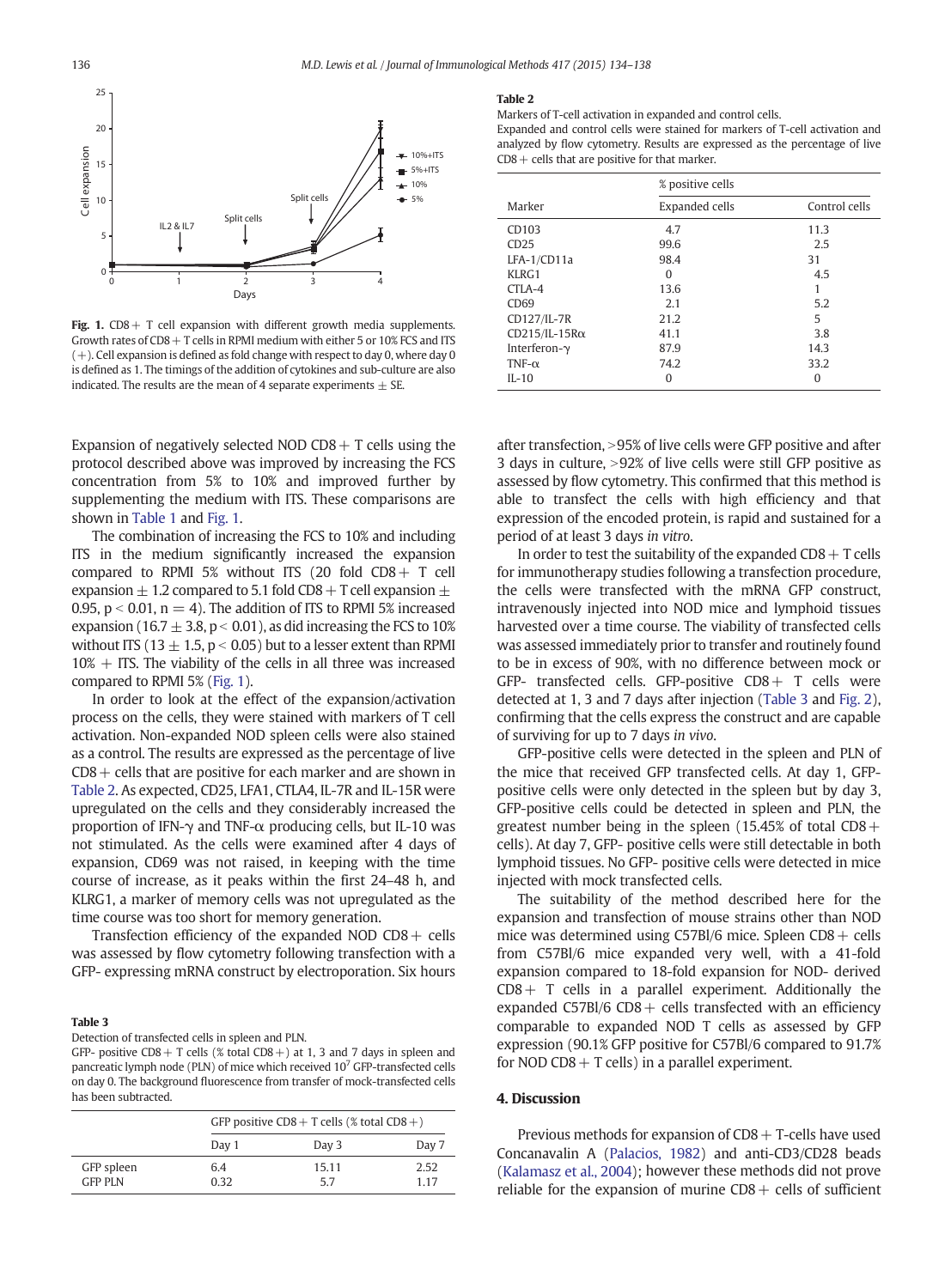<span id="page-3-0"></span>

Fig. 2. Time course of detection of GFP- transfected cells in spleen and pancreatic lymph node. Flow cytometric plots illustrating gated CD8 + T cells, with percentages indicating GFP-positive CD8+ T cells. These cells were detected in both spleen and pancreatic lymph nodes (PLN) 7 days after adoptive transfer of the transfected cells.

quantity or viability for in vivo immunotherapy experiments in our laboratory. We therefore developed a simple method for the  $ex$  vivo expansion of  $CDS + T$  cells derived from NOD mouse spleens, activated non-specifically and then supported by cytokines and media supplements summarized in [Fig. 1](#page-2-0). The cells were initially cultured in plates coated with anti-CD3 and anti-CD28 which result in non-specific stimulation of the T cell receptor and the CD28 co-stimulator for 48 h (supplemented with IL-2 and IL-7 after 24 h), after which they were removed from these plates and sub-cultured in non-coated tissue culture plates in the presence of IL‐2 and IL‐7. When cultured in RPMI 1640 medium containing 10% FCS and supplemented with ITS, this protocol results in a 20-fold expansion of cell number compared to the starting cell number. Supplementing the medium with ITS (insulin, transferrin and selenium) resulted in a significant improvement in expansion. Activation of  $CD8 + T$ cells results in up-regulation of both insulin and IGF-II receptors [\(Stentz and Kitabchi, 2004\)](#page-4-0). Thus, it is possible that the effect of ITS is due to the high levels of insulin in the ITS (1.7 μM) with insulin acting through the insulin receptor to promote the metabolic changes that occur during T-cell activation, and also causing activation of the IGF-II receptor to promote cell survival (Heaton et al., 1984). We have also shown excellent expansion and high efficiency transfection of C57Bl/6 mouse  $CD8 +$  cells indicating that this method is generally applicable to mouse  $CDB +$  cells and not specific to cells derived from the NOD mouse.

The activation of the  $CD8 + T$  cells, as shown by upregulation of activation markers and effective expansion of  $CDS + T$  cells allowed in vivo tracking in a way that significantly reduced the number of mice used in our research, in keeping with the principle to reduce mouse numbers by refining experimental techniques. Typically, for each experiment where  $10<sup>7</sup>$  cells were needed for transfer, one donor mouse was required for 8–10

recipient mice. Prior to development of the method reported here, our studies required one donor mouse for each recipient mouse.

In conclusion we have developed a simple and reliable method for large-scale expansion of  $CD8 + T$ -cells, which can subsequently be used for transfection and immunotherapy studies.

#### Funding

This study was funded by the European Foundation for the Study of Diabetes and the Medical Research Council (UK) grant G0901155.

#### Acknowledgments

We thank Joanne Davies for technical assistance.

#### References

- Boczkowski, D., Nair, S.K., Nam, J.H., Lyerly, H.K., Gilboa, E., 2000. [Induction of](http://refhub.elsevier.com/S0022-1759(15)00007-1/rf0005) [tumor immunity and cytotoxic T lymphocyte responses using dendritic](http://refhub.elsevier.com/S0022-1759(15)00007-1/rf0005) [cells transfected with messenger RNA amplified from tumor cells. Cancer](http://refhub.elsevier.com/S0022-1759(15)00007-1/rf0005) [Res. 60, 1028](http://refhub.elsevier.com/S0022-1759(15)00007-1/rf0005).
- Gattinoni, L., Powell, D.J., Rosenberg, S.A., Restifo, N.P., 2006. [Adoptive](http://refhub.elsevier.com/S0022-1759(15)00007-1/rf0010) [immunotherapy for cancer: building on success. Nat. Rev. Immunol. 6, 383.](http://refhub.elsevier.com/S0022-1759(15)00007-1/rf0010)
- Heaton, J.H., Krett, N.L., Alvarez, J.M., Gelehrter, T.D., Romanus, J.A., Rechler, M.M., 1984. [Insulin regulation of insulin-like growth factor action in rat](http://refhub.elsevier.com/S0022-1759(15)00007-1/rf0015) [hepatoma cells. J. Biol. Chem. 259, 2396.](http://refhub.elsevier.com/S0022-1759(15)00007-1/rf0015)
- Kalamasz, D., Long, S.A., Taniguchi, R., Buckner, J.H., Berenson, R.J., Bonyhadi, M., 2004. [Optimization of human T-cell expansion ex vivo using magnetic](http://refhub.elsevier.com/S0022-1759(15)00007-1/rf0020) [beads conjugated with anti-CD3 and anti-CD28 antibodies. J. Immunother.](http://refhub.elsevier.com/S0022-1759(15)00007-1/rf0020) [27, 405.](http://refhub.elsevier.com/S0022-1759(15)00007-1/rf0020)
- Palacios, R., 1982. [Concanavalin A triggers T lymphocytes by directly interacting](http://refhub.elsevier.com/S0022-1759(15)00007-1/rf0025) [with their receptors for activation. J. Immunol. 128, 337.](http://refhub.elsevier.com/S0022-1759(15)00007-1/rf0025)
- Perez, S., Fishman, S., Bordowitz, A., Margalit, A., Wong, F.S., Gross, G., 2014. [Selective immunotargeting of diabetogenic CD4 T cells by genetically](http://refhub.elsevier.com/S0022-1759(15)00007-1/rf0045) [redirected T cells. Immunology 143, 609](http://refhub.elsevier.com/S0022-1759(15)00007-1/rf0045).